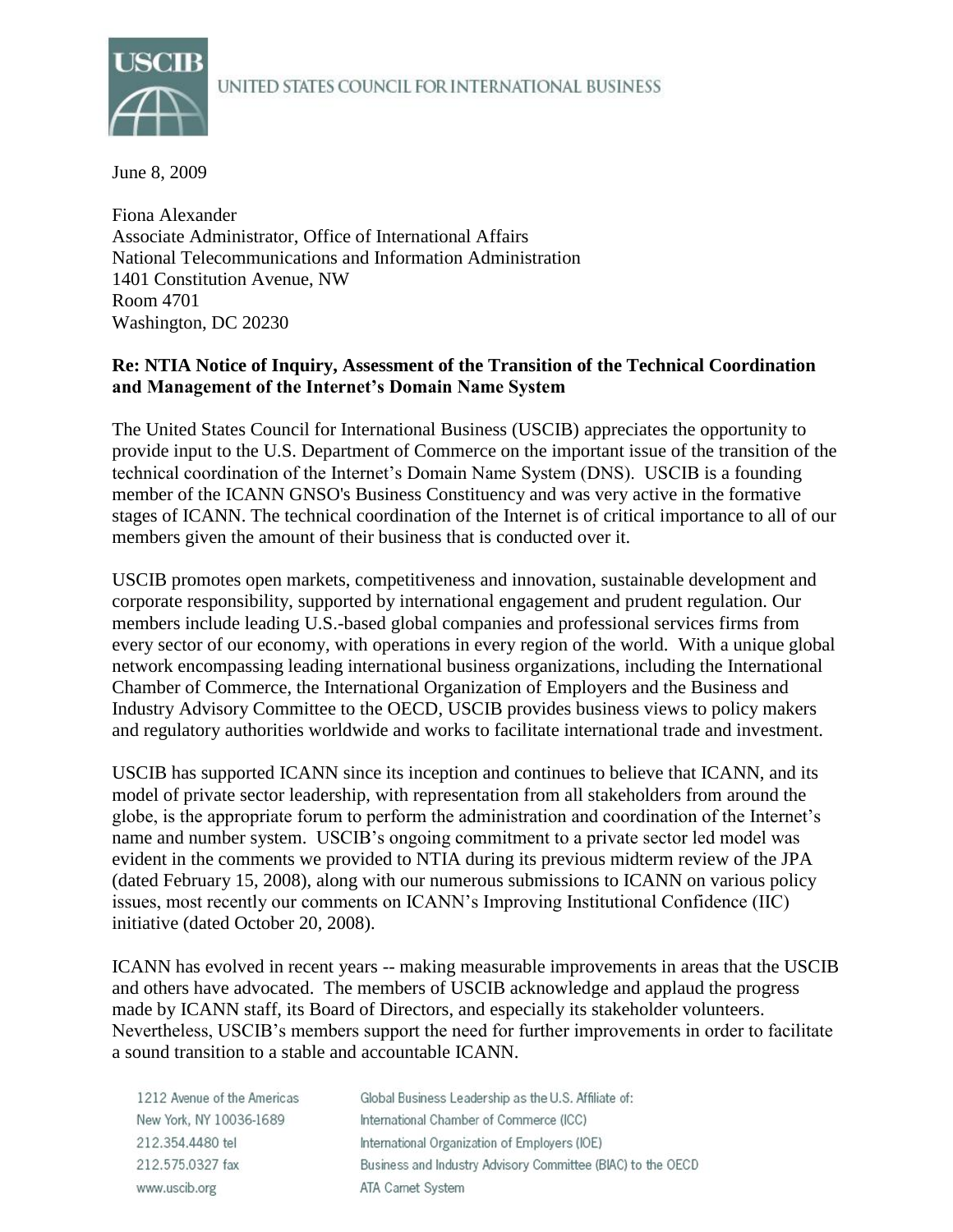In fact, ICANN itself recognizes that this evolution is not yet complete. In its own IIC process, ICANN has identified clear areas where its internal governance and relationships with external parties must be improved. Only days ago ICANN released a document proposing changes to ICANN's bylaws to establish an "Independent Review Tribunal" among other proposed changes. Thus while USCIB acknowledges that ICANN has made significant strides in certain areas, even by ICANN's own standards, the organization is not yet currently ready for a satisfactory transition on September 30th.

As the U.S. affiliate to the International Chamber of Commerce (ICC), USCIB has contributed to and supports the comments reflected in the ICC input to this NOI. Additionally, with a view to strengthening ICANN in its transition, we offer the following priorities and recommendations.

# **Priorities**

USCIB supports continued dialogue and efforts to progress towards a sound and stable transition to a fully independent, accountable, private sector led and multi-stakeholder ICANN. Such a transition must ensure that ICANN has the requisite structures and procedures in place to meet the ongoing demands and fulfill its mandate. In this regard, priorities include:

- Maintaining ICANN's credibility and legitimacy by preserving and enhancing the private sector led bottom-up consensus policy development model that has made ICANN successful;
- Ensuring the continued security and stability of the Internet's names and numbering system;
- Establishing effective accountability mechanisms that are responsive to the Internet community and independent from and binding on ICANN staff and its Board of Directors.
- Making the newly devised accountability mechanisms part of a comprehensive structure that  $\bullet$ safeguards the organization from both external and internal capture, including unambiguously defined authority and duties; enhances support for and participation of governments in the GAC; and improves transparency, comment and reconsideration procedures
- Promoting, within its mandate, continued Internet growth globally to address user needs and build an inclusive Information Society driven by private-sector investment

USCIB members believe an agreed upon transition must be consistent with the above priorities if ICANN is to transform itself into an effective, independent organization. Our members note that many of the responsibilities ICANN agreed to in Annex A of the JPA will evolve as ICANN's work proceeds, with new challenges and opportunities constantly arising as the Internet grows and develops. In fact, USCIB notes that ICANN is still undertaking development of processes and activities to address several of these responsibilities. How ICANN puts in place an effective framework to allow it and the Internet community to fulfill these responsibilities in this constantly evolving environment is critical to the Internet's continued successful growth.

The JPA states "ICANN reaffirms its commitment to maintaining the security and stability in the coordination of the technical functions related to the management of the DNS and to perform as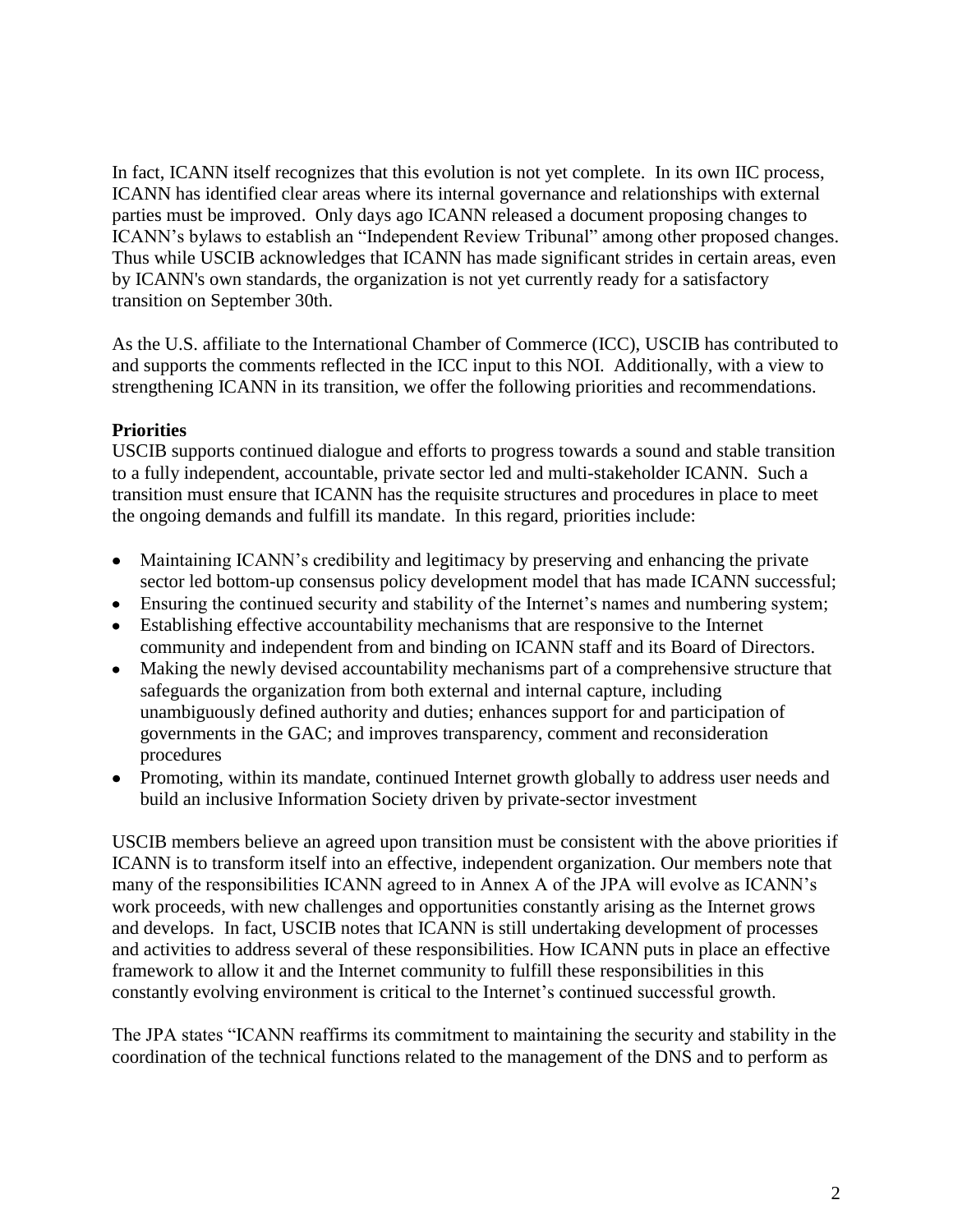an organization founded on the principles of stability and security, competition, bottom-up coordination and representation". USCIB members believe these principles continue to be critical in guiding ICANN. USCIB also believes that accountability to its multi-stakeholder community must become an underlying and integrated concept for ICANN.

We also view the immediate implementation of appropriate measures in the key areas identified in the ICC response to the NOI (capture, accountability and transparency, contract compliance, and streamlining priorities) as the best way to strengthen ICANN and ensure the long-term stability of the private sector led bottom-up consensus policy development model. These steps set forth in the ICC input must be achieved prior to the termination of the JPA. ICANN's practice of announcing procedures to address raised concerns has frequently not led to effective mechanisms and responsive outcomes. Therefore, consideration must be given to accomplishments and not just process or announced process improvements. It is important to note that USCIB and ICC have raised the above issues previously and hope that ICANN will take immediate steps to address these outstanding issues critical to its success and transition. We offer the following recommendations within the areas of capture and accountability to build on the suggested ICC action points.

### **Safeguard against capture**

The threat of capture stems from internal interest groups, staff and Board decisions or actions, and external capture by governments and/or outside organizations like intergovernmental institutions. Capture of ICANN by a single interest or set of interests undermines the balanced nature of ICANN's structures and decision-making processes, thus undercutting the very strength of ICANN's multi-stakeholder model. USCIB believes ensuring this balance into the future is critical to maintaining the credibility and benefits of ICANN's private sector leadership, which must be maintained without doubt beyond the conclusion of the JPA.

ICANN must more actively discern ways by which to prevent external capture by governments or intergovernmental entities. This includes, but certainly not limited to:

- i) Implementing mechanisms to ensure effective and timely consideration of the advice from the GAC by all ICANN bodies, not just the Board of Directors; this should include seeking the views of the GAC on issues that address public policy matters at an early stage of consideration. The recent opening of GAC meetings to all stakeholders and transcripting the proceedings of these meetings has positively contributed in this regard.
- ii) Continuing and enhancing efforts to better engage governments throughout the world to actively participate in the GAC, including enhanced delivery of informative materials; translation of documents and interpretation for GAC meetings, and establishing a travel support program, as proposed by the PSC, to support participation of attendees from the least developed countries.
- iii) Carefully considering the impacts, benefits, and risks of establishing foreign legal presences and how these may affect ICANN's susceptibility to external capture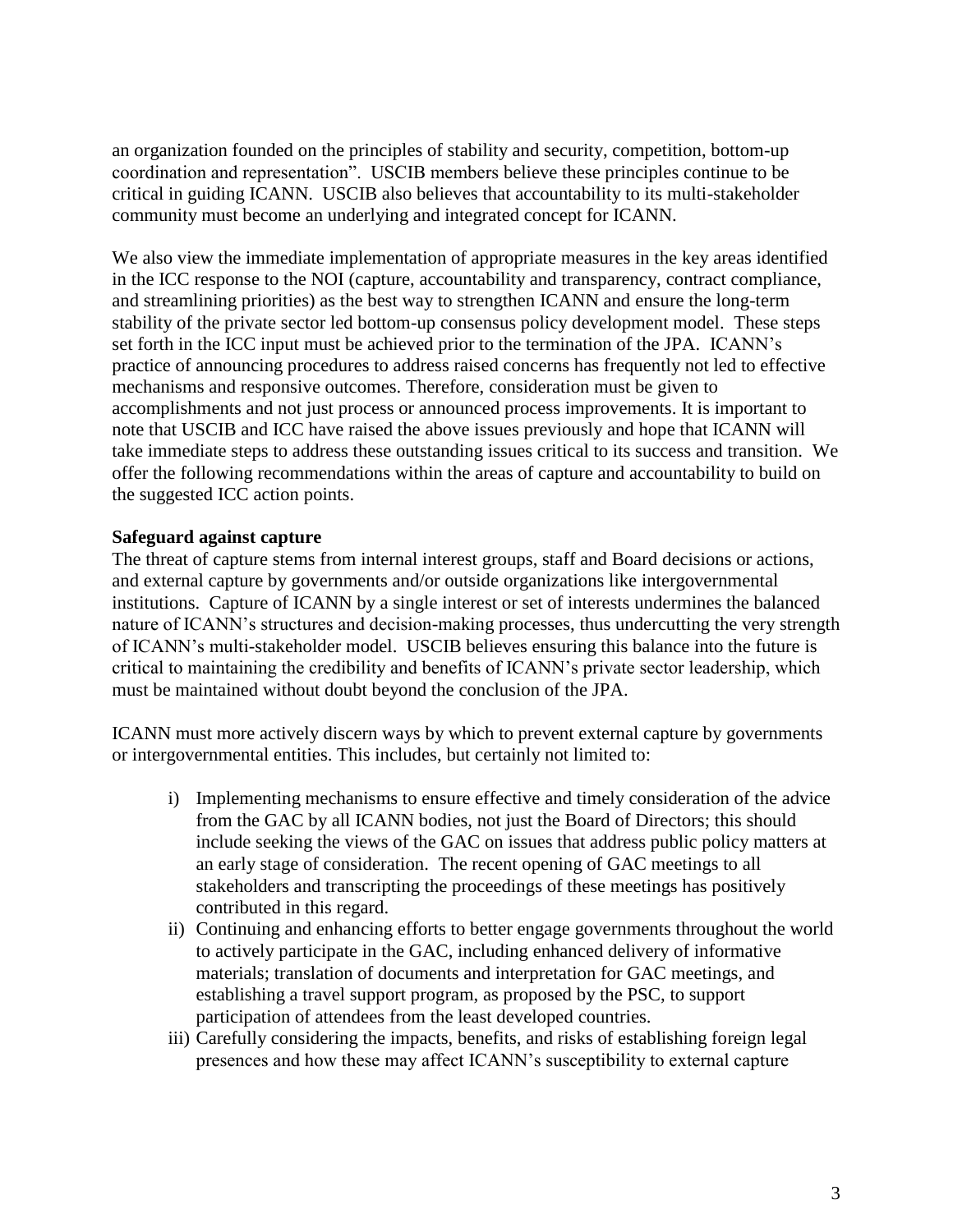While the GAC is an important advisory body, USCIB firmly believes in an Internet whose innovation and technical coordination is driven and coordinated by the private sector. Discussions regarding the role of various stakeholders in ICANN should remain committed to this principle, as the past decade has firmly revealed the innovative capacity this structure enables in all areas, fostering new business, social, and e-government opportunities.

Formalizing provisions within ICANN's Bylaws that safeguard it against capture would help strengthen the organization and improve stakeholder confidence in those safeguards. It is only through sustained and routine implementation of such processes and safeguards that they will be effective.

### **Accountability and transparency**

USCIB and the broader business community have stressed the need to strengthen ICANN's accountability and transparency for some time, including the JPA Midterm Review and ICANN's IIC process. USCIB applauds ICANN's actions to increase transparency through the development of information tools to keep stakeholders informed of various ICANN processes and decisions, and to facilitate stakeholder involvement in decision-making. ICANN's recent analysis of how comments are incorporated and reflected in important policy development processes, such as the possible rollout of new gTLDs, have been welcome improvements. This approach should be continued as standard procedure and codified into ICANN's Bylaws.

With regard to accountability, USCIB recognizes and appreciates the proposals for new accountability mechanisms in the draft Improving Institutional Confidence (IIC) Implementation Plan, prepared by the ICANN's President Strategy Committee (PSC), including the possible requirement for a Board re-examination of decisions, and an extraordinary mechanism for Board removal. However, USCIB is not persuaded that either of these mechanisms achieves the changes and improvements needed in this critical area. In particular the opportunity for the community to remove the entire ICANN board is an unrealistic option because it would never be implemented, as it would disrupt and destabilize all ICANN activities and decision-making processes. Further, USCIB members remain concerned that contracted and non-contracted parties, who can be significantly affected by ICANN's decisions currently have no practical recourse to challenge adverse decisions. To be truly effective, ICANN must have binding accountability mechanisms that are independent of both the ICANN Board and governments or intergovernmental organizations.

A number of accountability reform proposals have been suggested in ICANN proceedings or discussed informally within the ICANN community, as well as the establishment of improvements and changes in ICANN's decision-making system similar to that established by the U.S. Administrative Procedures Act (APA) that might be adaptable to ICANN's private sector-led, multi-stakeholder environment.

USCIB notes that ICANN has not implemented many of the suggested improvements discussed with ICANN's stakeholder community. While ICANN has identified some accountability